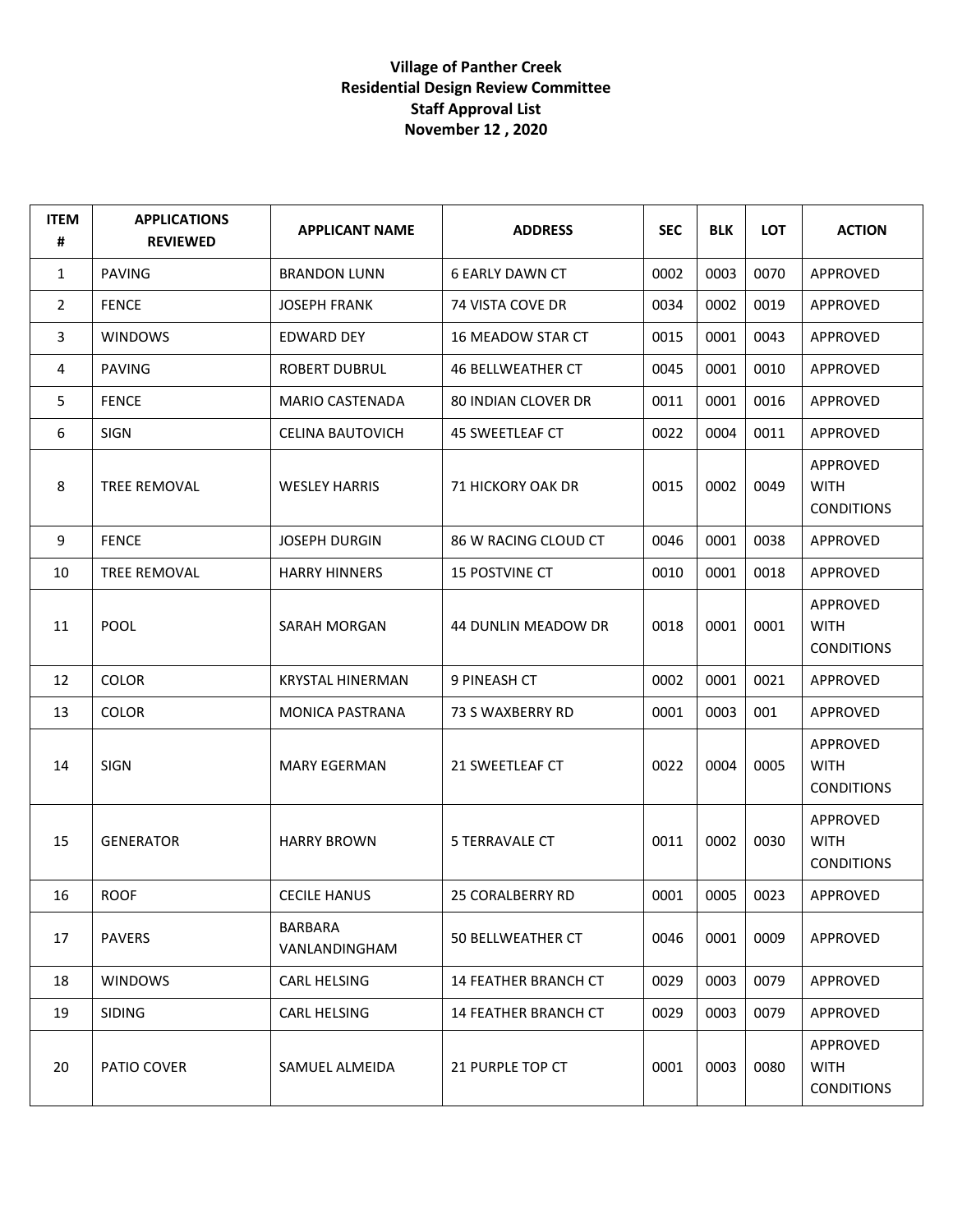## **Village of Panther Creek Residential Design Review Committee Staff Approval List November 12 , 2020**

| 21 | SPA                 | <b>JENNIFER KERR</b>                 | 1 N PINE PLANK CT          | 0002 | 0001 | 0062 | APPROVED<br><b>WITH</b><br><b>CONDITIONS</b> |
|----|---------------------|--------------------------------------|----------------------------|------|------|------|----------------------------------------------|
| 22 | <b>DECK</b>         | <b>JENNIFER KERR</b>                 | 1 N PINE PLANK CT          | 0002 | 0001 | 0062 | <b>APPROVED</b>                              |
| 23 | <b>SIGN</b>         | <b>GRETCHEN SHEIRR</b>               | 6 WOOD COVE DR             | 0024 | 0001 | 009  | APPROVED<br><b>WITH</b><br><b>CONDITIONS</b> |
| 24 | <b>FENCE</b>        | <b>ROBERT GEORGE</b>                 | 55 VISTA COVE DR           | 0034 | 0001 | 0036 | APPROVED                                     |
| 25 | <b>PAVERS</b>       | <b>JEROME HANTMAN</b>                | 87 W RACING CLOUD CT       | 0046 | 0001 | 0026 | APPROVED                                     |
| 26 | <b>COLOR</b>        | <b>ANDREW KIRBY</b>                  | 5 HASTING OAK CT           | 0007 | 0009 | 0053 | APPROVED                                     |
| 27 | <b>FENCE</b>        | <b>ERIK NELSON</b>                   | 148 N MILL TRACE           | 0030 | 0003 | 0001 | APPROVED                                     |
| 28 | <b>WINDOWS</b>      | <b>ALAN COOKE</b>                    | 107 N BERRYLINE CIR        | 0035 | 0001 | 0040 | APPROVED                                     |
| 29 | <b>GENERATOR</b>    | <b>LARRY VERNIER</b>                 | 107 W RACING CLOUD CT      | 0046 | 0001 | 0031 | APPROVED<br><b>WITH</b><br><b>CONDITIONS</b> |
| 30 | <b>TREE REMOVAL</b> | <b>JOSPEH FORMICA</b>                | <b>6 BLANKETFLOWER CT</b>  | 0036 | 0001 | 0011 | APPROVED<br><b>WITH</b><br><b>CONDITIONS</b> |
| 31 | <b>DRIVEWAY</b>     | <b>RICHARD KINSLEY</b>               | 27 S WINDSAIL PL           | 0033 | 0002 | 0001 | APPROVED                                     |
| 32 | <b>GENERATOR</b>    | <b>DENNIS RITTER</b>                 | <b>6 CRESCENT FALLS CT</b> | 0014 | 0004 | 0010 | APPROVED<br><b>WITH</b><br><b>CONDITIONS</b> |
| 33 | <b>FENCE SCREEN</b> | <b>DENNIS RITTER</b>                 | <b>6 CRESCENT FALLS CT</b> | 0014 | 0004 | 0010 | APPROVED                                     |
| 34 | <b>ROOF</b>         | <b>JOHN STRAITZ</b>                  | <b>1 BASAL BRIER CT</b>    | 0001 | 0002 | 0051 | APPROVED                                     |
| 35 | <b>GENERATOR</b>    | CINDA REDMOND                        | 18 HARBOR COVE DR          | 0024 | 0004 | 0029 | APPROVED<br><b>WITH</b><br><b>CONDITIONS</b> |
| 36 | <b>PAVING</b>       | <b>CHARLES SORRELS</b>               | <b>41 HICKORY OAK DR</b>   | 0015 | 0002 | 0034 | APPROVED                                     |
| 37 | <b>GENERATOR</b>    | <b>MICHAEL</b><br><b>BETTENCOURT</b> | 151 N BERRYLINE CIR        | 0036 | 0001 | 0024 | APPROVED<br><b>WITH</b><br><b>CONDITIONS</b> |
| 38 | <b>COLOR</b>        | V4 LIFE REVOCABLE<br><b>TRUST</b>    | <b>4 S BUCK RIDGE</b>      | 0029 | 0003 | 0011 | APPROVED                                     |
| 39 | COLOR               | <b>DIANE FLICKER</b>                 | 25 CAPEWOOD CT             | 0009 | 0002 | 0067 | APPROVED                                     |